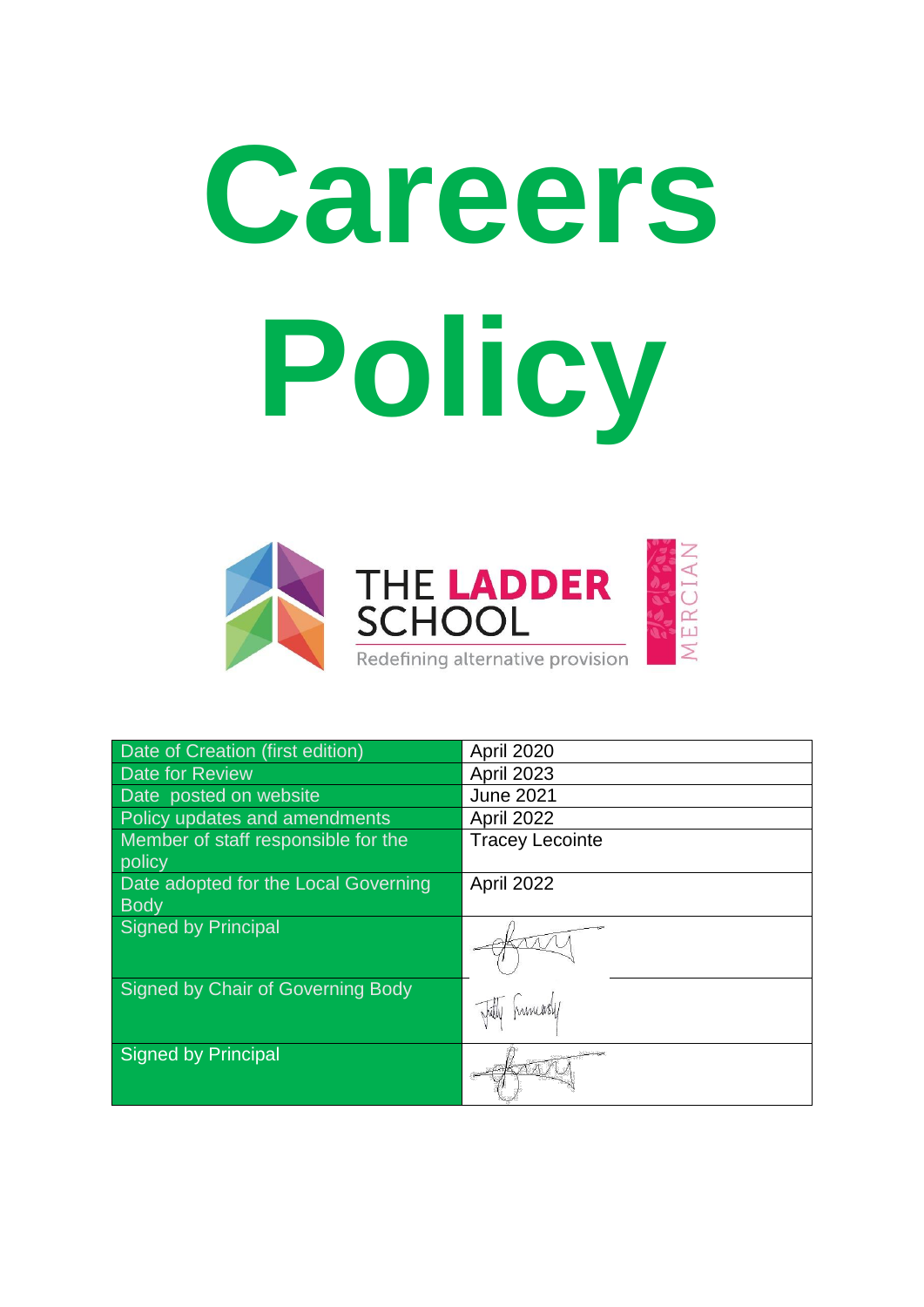#### **Version Control**

| Version | <b>Author</b> | Date       | <b>Changes Made</b>                                          |
|---------|---------------|------------|--------------------------------------------------------------|
| 1.0     |               | April 2020 | <b>First Edition</b>                                         |
| 1.1     |               | May 2021   | Reference to virtual work experience                         |
| 1.2     |               | April 2022 | Reformatting and amendment to name of<br><b>Careers Lead</b> |

#### **Mission Statement**

The Ladder School is a safe, well ordered and caring environment for learning. It delivers high quality education to all its students and supports them to develop their individual potential for growth, self-worth and self-control.

High quality outstanding teaching, and clear and consistent guidance and support, facilitates students in succeeding in education. Our broad and balanced academic and vocational curriculum will provide students with access to a broad range of accredited qualifications as well as educational and social experiences, which will address their learning and emotional needs (including SEND and Mental Health support). Our purpose is to support every student to develop their true potential, make positive contributions to their families and find fulfilment in employment.

#### **Values**

- 1. Alternative Provision doesn't mean a dumping ground…it's mainstream with the reasonable adjustments to succeed
- 2. High standards and high expectations are incredibly important and are the corner stones to a successful school
- 3. The Ladder School should become the go-to place for educators from across the country to see best practice
- 4. Good simply isn't good enough
- 5. Learning is about a journey and there is more than one way to get to the destination
- 6. Qualifications, manners, respect and opportunity should be the foundations for students that need a second chance.

#### **School Ethos**

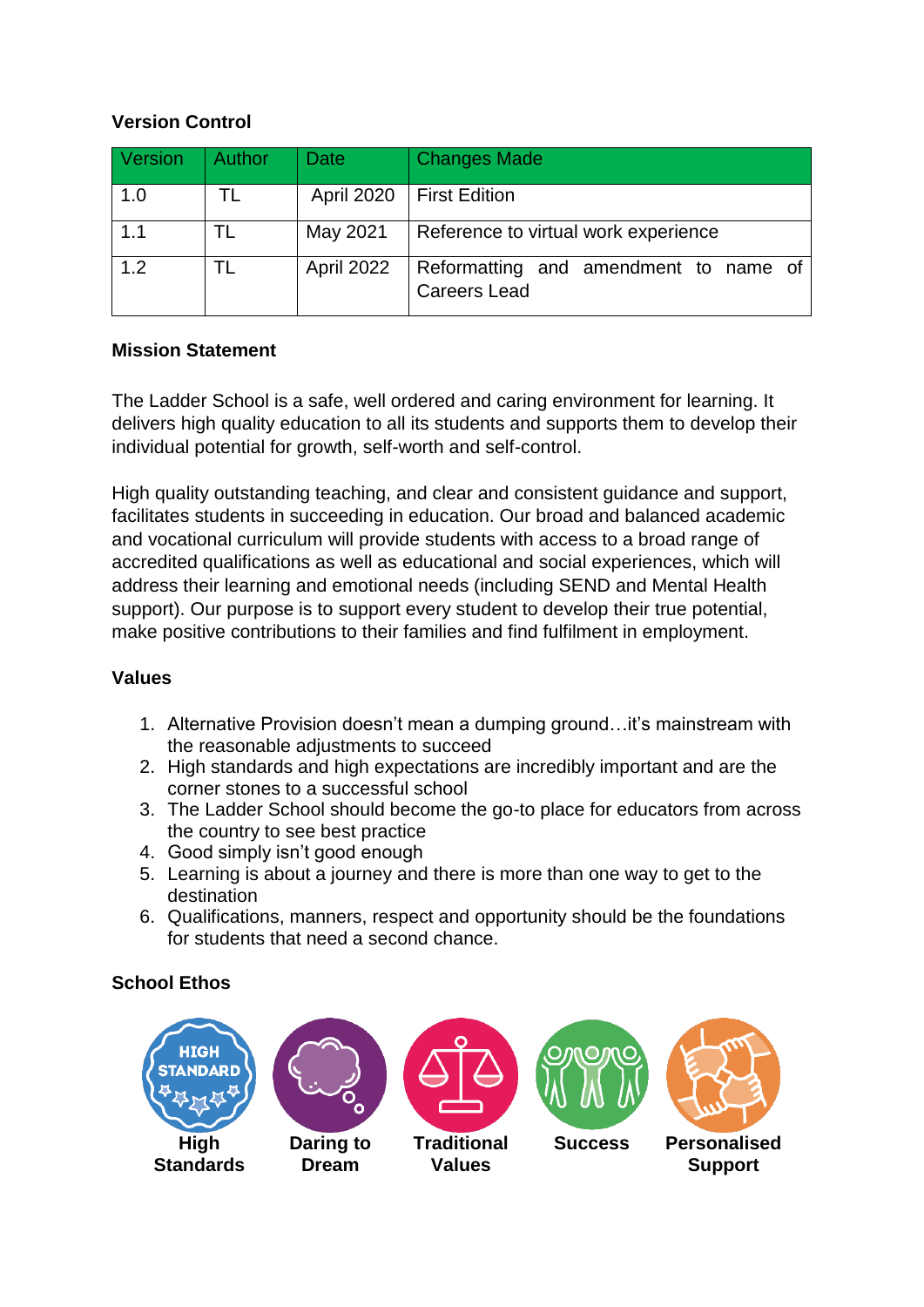High standards – students are pushed to achieve beyond their potential, and staff work to ensure everything that we do is better than people expect.

Daring to Dream – students at The Ladder School may have been in an educational setting where they lacked aspiration to be successful, at The Ladder School we challenge students to reach their potential and go on to further education and employment.

Traditional Values – some things often get forgotten in education, at The Ladder School we pride ourselves on mutual respect, good manners, making a positive contribution, supporting one another and an orderly, litter free environment.

Success – can come in many virtues, at The Ladder School we celebrate the small steps every day and tell students when they are doing well. We ensure that students can have a successful future.

Personalised Support - all students at The Ladder School have a Learning Coach who guides them, sets them bespoke targets and supports them in making social and academic progress.

## **STATEMENT OF INTENT**

This policy is underpinned by Sections 42A and 45A of the Education Act 1997, and has due regard to the DfE's statutory guidance, 'Careers guidance and access for education and training providers', which was last updated in October 2018.

The main aims of careers provision at The Ladder School are to:

- Prepare Instil a healthy attitude towards work.
- pupils for life post-education.
- Develop an understanding of different career paths and challenge stereotypes.
- Develop an understanding of the differences between school and work.
- Inspire pupils to chase and achieve their dreams.
- Help pupils to access information on the full range of post-16 education and training opportunities.
- Support pupils after leaving school.
- Offer targeted support for vulnerable and disadvantaged young people

#### **1. LEGAL FRAMEWORK**

- 1.1. This policy has due regard to legislation and statutory guidance, including, but not limited to, the following:
	- DfE 'Careers guidance and access for education and training providers' 2018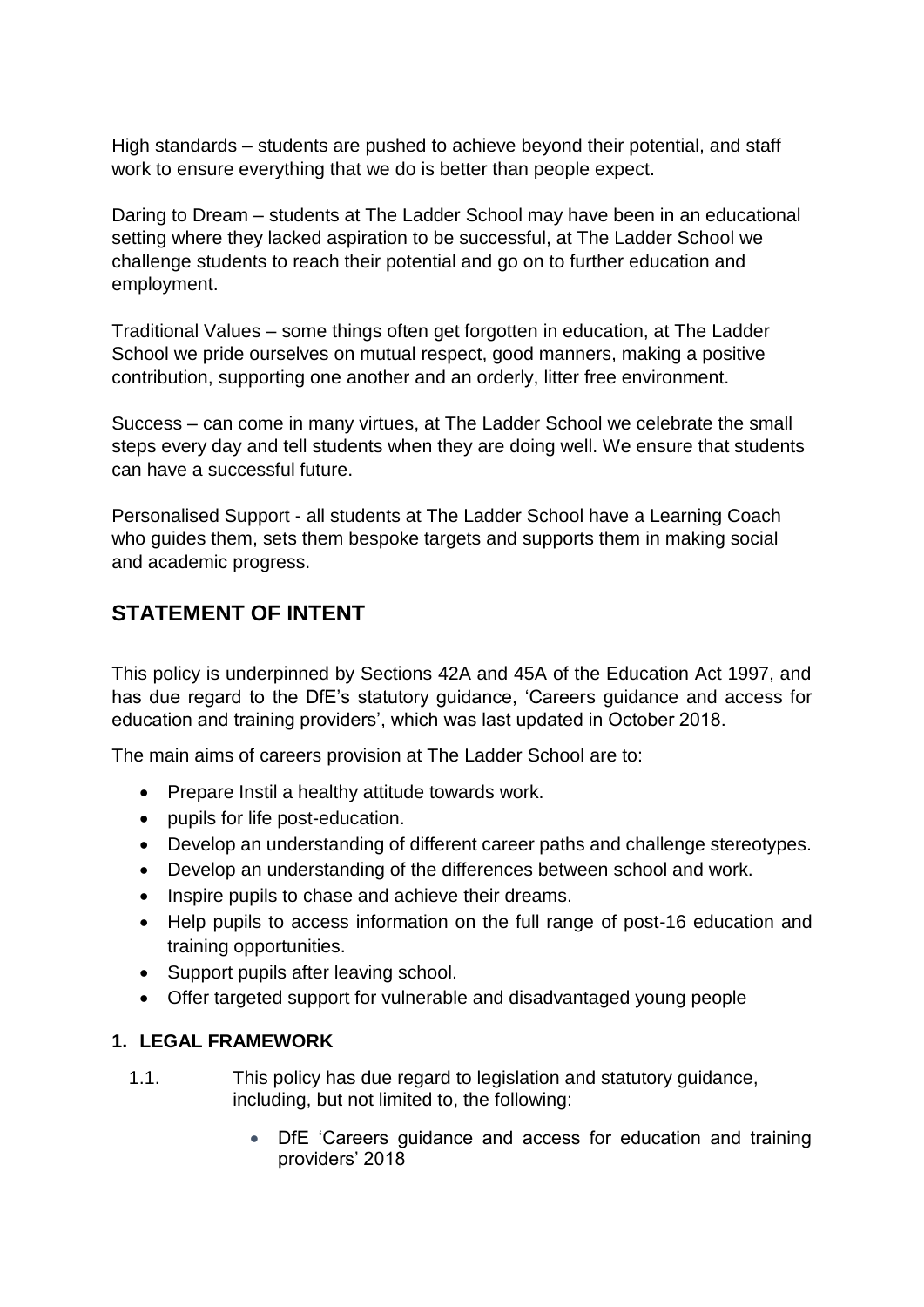- Education Act 1997
- Education and Skills Act 2008
- Apprenticeships, Skills, Children and Learning Act 2009
- Equality Act 2010
- Children and Families Act 2014
- **Technical and Further Education Act 2017**
- The School Information (England) (Amendment) Regulations 2018

# **2. ROLES AND RESPONSIBILITIES**

- 2.1. The governing board is responsible for:
	- Ensuring that all registered pupils are provided with independent careers guidance from Year 9 to Year 11
	- Ensuring that arrangements are in place to allow a range of education and training providers to access all pupils and inform them about approved technical education qualifications and apprenticeships. An annual Careers Programme will set out these arrangements.
	- Ensuring that the independent careers guidance is presented in an impartial manner, showing no bias or favouritism towards a particular institution, education or work option.
	- Ensuring that the guidance includes information on the range of education or training options, including apprenticeships and technical education routes.
	- Ensuring the Careers Policy does not discriminate on any grounds, including but not limited to: ethnicity/national origin, culture, religion, gender, disability or sexual orientation.
	- Handling complaints regarding this policy as outlined in the school's Complaint's Policy.
	- Providing clear advice and guidance to the Principal on which they can base a strategy for careers education and guidance which meets the school's legal requirements.
- 2.2. The Careers Leader is responsible for:
	- Managing the provision of careers information.
	- Liaising with the Principal and the Careers Enterprise Adviser to implement and maintain effective careers guidance.
	- Liaising with the lead for Skills and other subject leaders to plan careers education in the curriculum.
	- Liaising with pastoral staff to identify pupils needing guidance.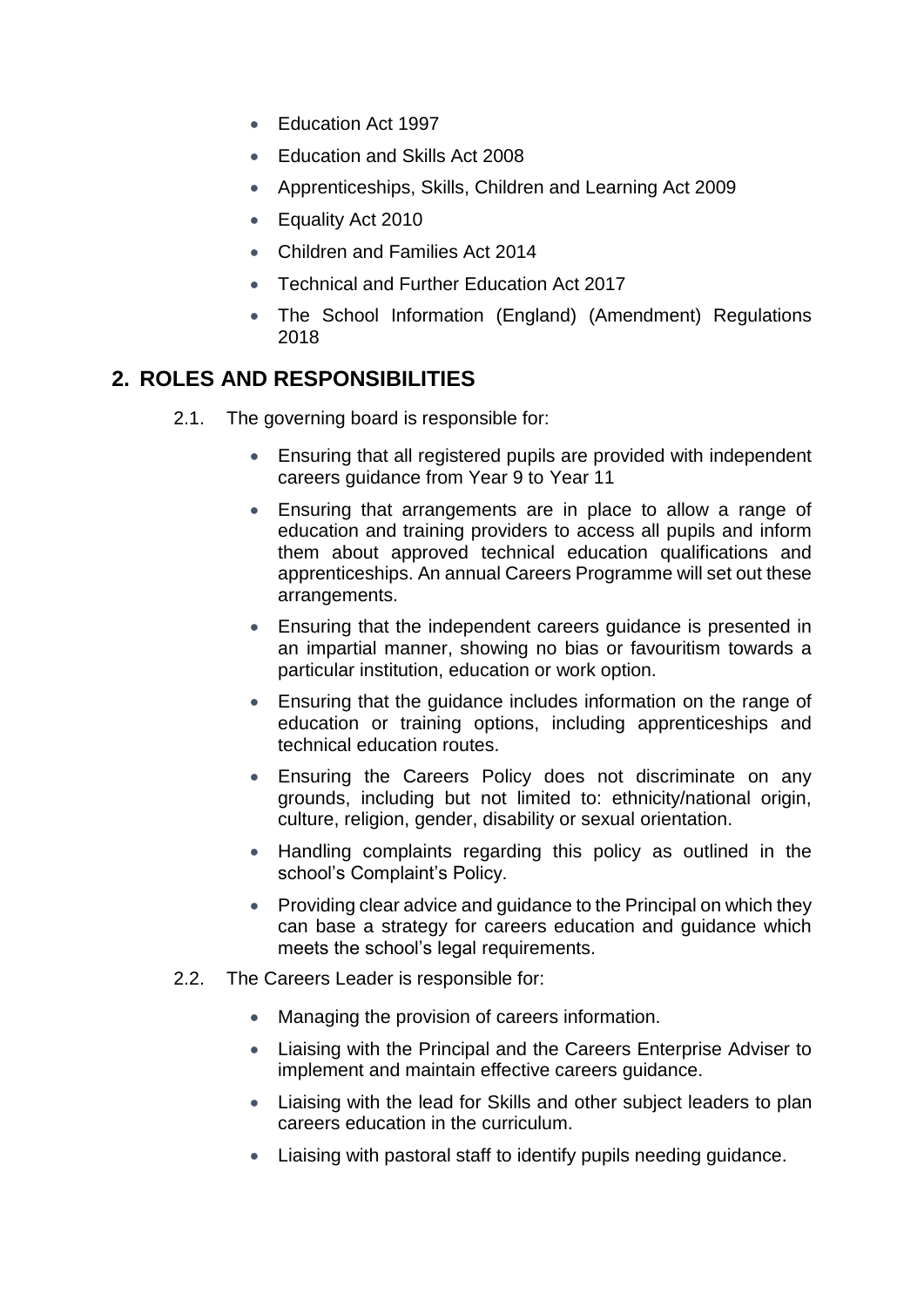- Referring pupils for independent, impartial careers advice.
- Establishing, maintaining and developing links with FE colleges, universities, apprenticeship providers and employers.
- Negotiating an annual service level agreement with SIPS for providing work experience placement checks.
- Providing pupils with effective careers guidance and supporting social mobility by improving opportunities for all young people.
- Supporting teachers of careers education and tutors providing initial information and advice.
- Monitoring teaching and learning in careers education, and the access to and take up of career guidance.
- Advising senior leadership on policy, strategy and resources for careers education, information, advice and guidance (CEIAG).
- Preparing and implementing a development plan for CEIAG.
- Reviewing and evaluating the programme of CEIAG.
- Encouraging the training of school staff to promote careers guidance to their pupils.
- Using the [Gatsby Benchmarks](http://www.gatsby.org.uk/education/focus-areas/good-career-guidance) to improve the school's careers provision and ensure compliance with legal duties, with an ultimate aim to meet all benchmarks.
- Allowing pupils to have access to providers of technical education, such as colleges, and apprenticeships to ensure every pupil is well-informed about their future options at every stage.
- Using the [Compass Tool](https://www.careersandenterprise.co.uk/schools-colleges/about-compass) for self-evaluating the careers provision the school offers.
- Publishing details of the school's careers programme and a policy statement on provider access on its website.
- Engaging with the designated teacher for LAC and previously LAC to ensure they know which pupils are in care/are care leavers, to understand their additional support needs and to ensure that any personal education plans can inform careers advice.
- Close work with the Pastoral Team to identify the guidance needs of all pupils with SEND and implement personalised support.
- Ensuring that pupils with SEND understand their different career pathways, and enabling them to gain the skills, knowledge and experience they require to achieve their career goals.
- 2.3. The careers adviser is responsible for:
	- Reporting regularly to the SLT, regarding pupil progress and the effectiveness of the school's career plan.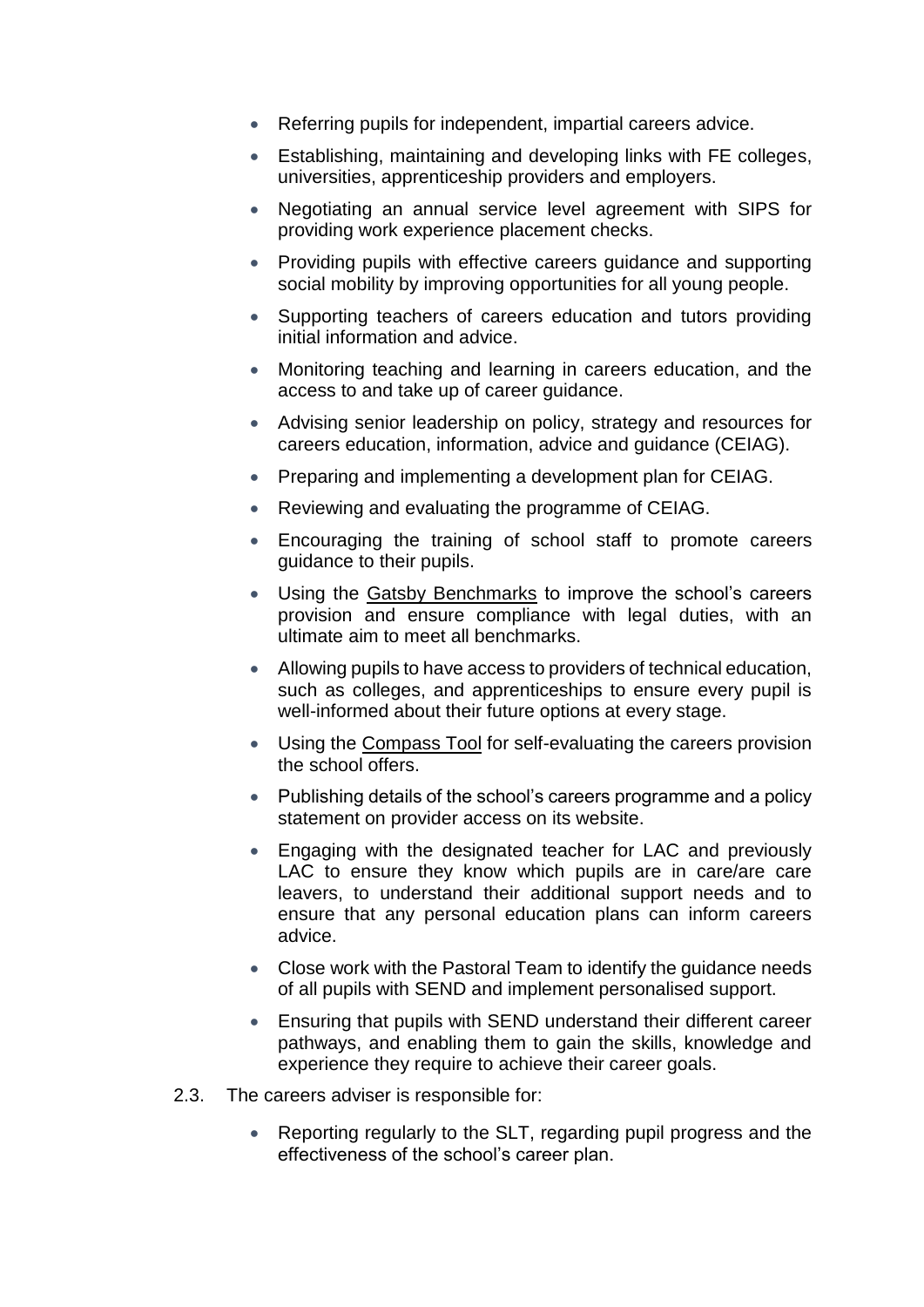- Providing a thorough, personalised career service throughout the school.
- Staying up-to-date with relevant CPD and developments in the CEIAG sector.
- Producing careers information and guidance through online and hard copy literature, and visual displays in school.
- Organising workshops for pupils and actively promoting the careers service in-house at open evenings, presentation days, assemblies and parents' evenings.
- Developing incentives and initiatives which actively encourage pupils to sign up to the school's career service.
- Attending regular network meetings with other careers leaders in the Trust and within the Black Country to discuss the school's career plan.
- Providing an open-door service for pupils to drop in and discuss their options.
- Arranging meetings and follow-up appointments with pupils who are interested in the careers service.
- Offering services to past pupils for up to a year after their departure from compulsory education.
- Coordinating with the designated teacher to work with the relevant virtual school head (VSH) to ensure a joined-up approach to identifying and supporting career ambitions is achieved.
- 2.4. Teaching staff are responsible for:
	- Ensuring careers education is planned into their lessons.
	- Attending any relevant CPD or training to ensure they are up-todate with the school's careers plan.
	- Promoting careers quidance in the classroom through visual aids.
	- Creating a learning environment that allows and encourages pupils to tackle real life challenges, manage risks and develop skills that can be applied to the workplace.

#### **3. A STABLE CAREERS PROGRAMME**

- 3.1. The school will have its own careers programme in place which meets the requirements of the eight Gatsby Benchmarks. The programme will be reviewed **termly** against the benchmarks to ensure it remains on target.
- 3.2. A careers leader will be appointed to ensure the leadership and coordination of a high-quality careers programme. The careers leader is recruited alongside the suggested requirements to ensure the role is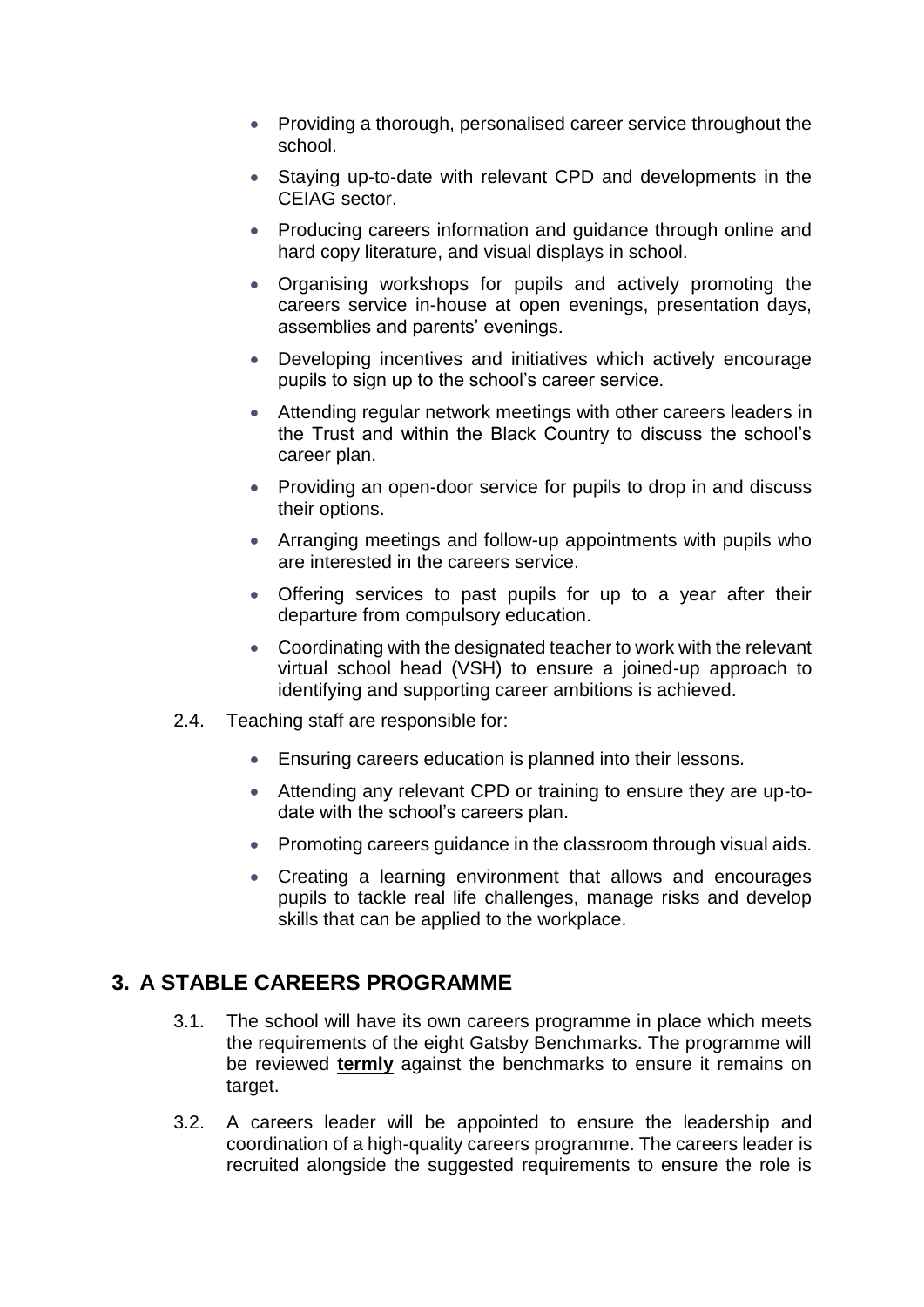correctly fulfilled. The name and contact details of the careers leader will be published on the school website.

- 3.3. A Careers Lead will be appointed to support the Careers Leader and to provide individual, tailored careers guidance to pupils. The Careers Lead is Gina Cooke
- 3.4. Details of the school's careers plan will be published on the school website inviting pupils, parents, teachers, governors and employers to provide feedback.
- 3.5. The Principal will work with enterprise coordinators to build careers and employer engagement plans to broaden the range of guidance that pupils have access to.

#### **4. LABOUR MARKET INFORMATION**

- 4.1. The school will ensure every pupil, and their parents, has access to good-quality information about future study options and labour market opportunities.
- 4.2. Pupils and their parents will be referred to the National Careers Service which offers information and professional advice via a website, helpline and web chat.
- 4.3. The school will ensure pupils and their parents understand the value of finding out about the labour market, and support them in accessing this information. Pupils and their parents will be provided with information on the benefits of understanding the labour market, including the salaries and promotion opportunities for different jobs, and the volume and location of vacancies across different sectors.
- 4.4. The school will ensure that all pupils, by the age of 14, have accessed and used information about career paths and the labour market to inform their decisions on study options.
- 4.5. The school will provide pupils with the necessary links and information that will enable them to access this. Access will be monitored to review whether pupils are making the most of the service, and if not, what can be done to ensure they do.
- 4.6. The school will make use of local enterprise partnerships to provide pupils with presentations and workshops on the local labour market and employer expectations. The information provided through the partnership will be used to shape career guidance and workshops in schools.
- 4.7. To support social mobility, the school will work to raise pupils' aspirations and tackle stereotypical assumptions. Interventions will be used to tackle gender stereotypes; arrangements will be made for pupils to talk to employees who work in non-stereotypical jobs to raise awareness of the range of careers that STEM qualifications lead to.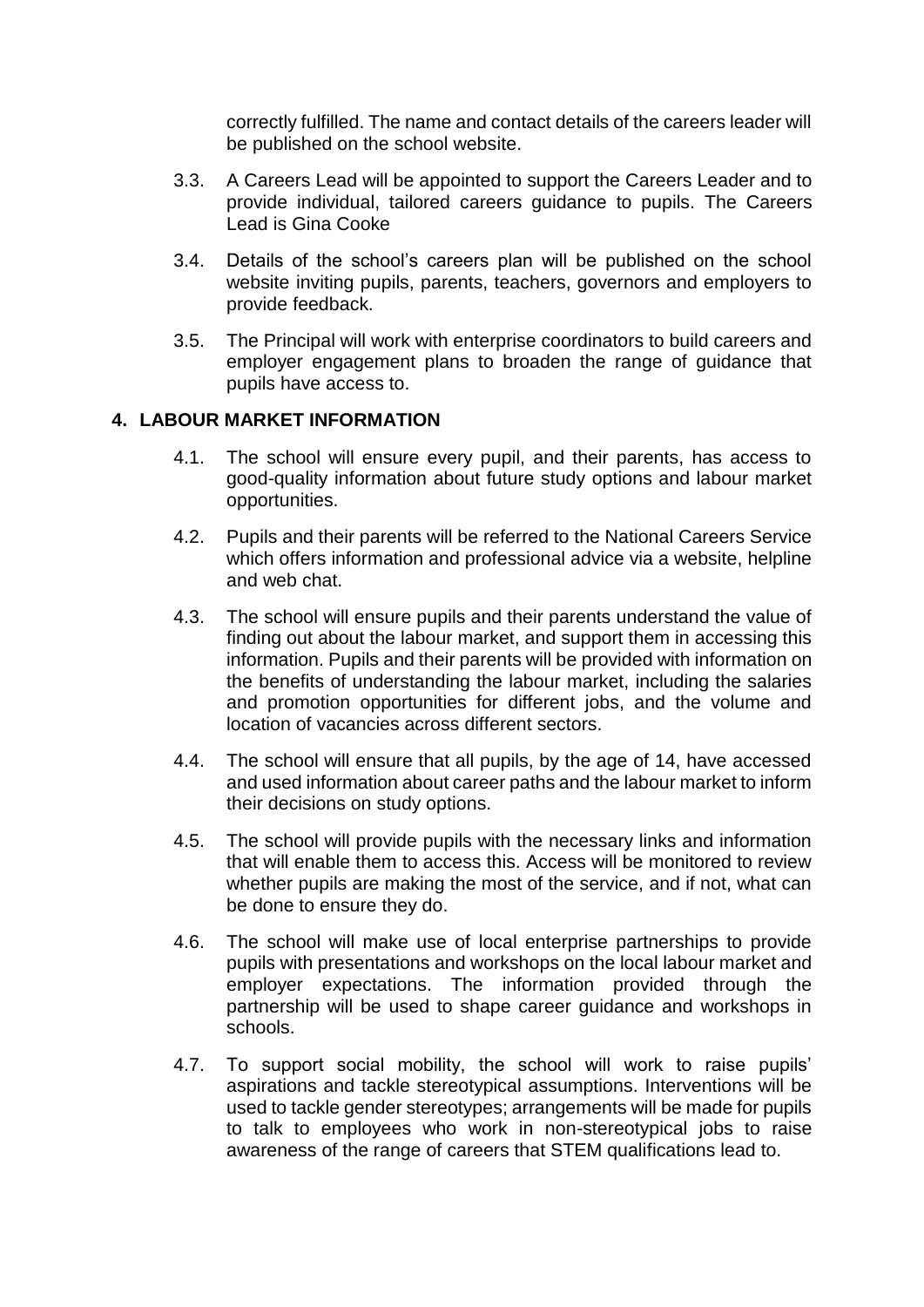#### **5. ADDRESSING THE NEEDS OF PUPILS**

- 5.1. The school's careers programme will aim to raise the aspirations of all pupils whilst being tailored to individual needs. The programme will inform pupils of the range of opportunities available to them, encouraging them to aim higher and make choices relevant to what they feel they can achieve.
- 5.2. All forms of stereotyping will be prohibited in the careers advice and guidance that is provided, to ensure pupils from all backgrounds, gender and diversity groups, and those with SEND, can consider the widest possible range of careers.
- 5.3. Comprehensive and accurate records will be kept to within the online Careers Tracking software Compass Plus. The school will allow access to this information, should a pupil or their parent request it.
- 5.4. Destinations data will be retained by the school for at least three years.

Information about destinations, e.g. the percentage of pupils attending sixth form or college will be published on the school's website alongside the school's careers programme.

5.5. The school will collect and analyse destinations data to assess how well the careers programme is countering stereotypes and raising aspirations. The data will be reviewed by the Principal and Careers Leader on a termly basis who can then base further development of the school's career guidance plan on the results and areas of success or failure.

#### **6. TARGETED SUPPORT**

6.1. The school will work with the Local Authority to identify pupils who are in need of targeted support or those who are at risk of not participating in post-16 pathways. Agreements will be made over how these pupils can be referred for support drawn from a range of education and training support services available locally.

The school will work in partnership with their commissioning schools and Local Authorities, as well as post-16 providers, to provide support and advice on transitional pathways into Further Education or training.

- 6.2. The school will work with Jobcentre Plus under their 'Support for Schools' programme.
- 6.3. The school will ensure that pupils understand the programmes available to support them and the financial costs associated with staying in post-16 Further Education.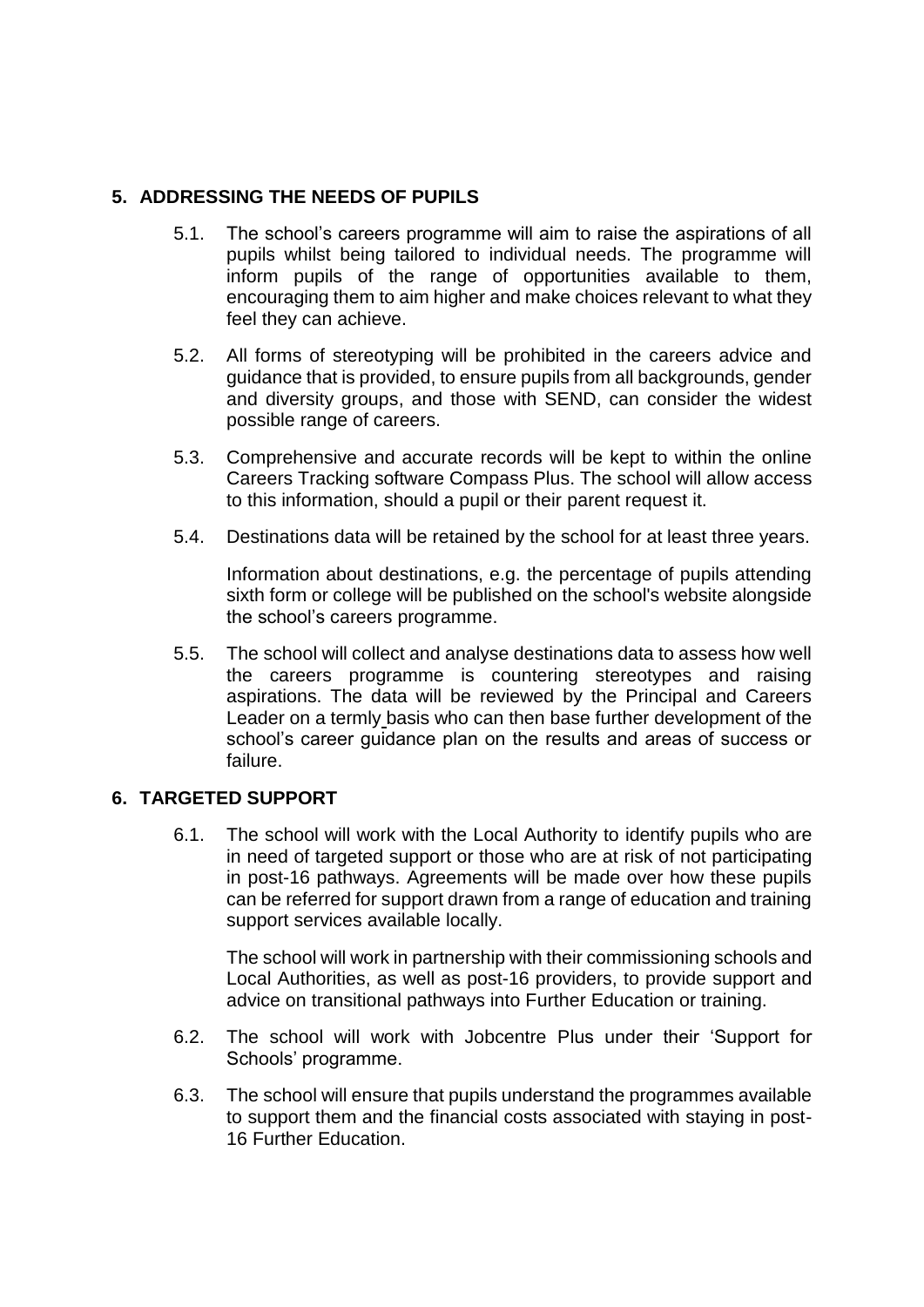- 6.4. To support pupils who are likely to need support with post-16 participation costs, such as those with SEND, the school will work with the Local Authority and local post-16 education or training providers to share pupil data and ensure these pupils receive such support.
- 6.5. The school will ensure that pupils are aware of the 16-19 Bursary Fund, which has been devised to support those individuals with financial hardship. Pupils will be advised of how to access this funding and who they should speak to in order to find out more information.

#### **7. PUPILS WITH SEND**

- 7.1. The school will ensure that careers guidance is differentiated, if appropriate, and based on high aspirations and a personalised approach.
- 7.2. The Careers Leader will work closely with staff to support pupils with understanding different career pathways and how to develop the necessary skills, knowledge, experience and qualifications to succeed and fulfil their potential. The school will work with families of pupils to help them understand what career options are available.
- 7.3. Surveys will be conducted to find out individual pupil's aspirations. The results of the surveys will create careers guidance and experience that will be tailored to pupils needs based on their own aspirations and abilities.
- 7.4. Careers guidance will take account of the full range of relevant education, training and employment opportunities. It will inform pupils about the ways employees with SEND are supported in the workplace, and how jobs can be adapted to fit a person's abilities.
- 7.5. The school will build partnerships with businesses and other employers, employment services, and disability and other voluntary organisations. Pupils will be prepared for encounters with employers and provided with any special support that will allow them to benefit fully from the experience.
- 7.6. Careers guidance will focus on a pupil's career aspirations and the post-16 options which are most likely to give the pupil a pathway into employment or HE.
- 7.7. The SEND local offer will be utilised; annual reviews for a pupil's EHC plan will be informed by good careers guidance.

Pupils with SEND will have the opportunity to hear from adults with disabilities who have succeeded in their careers as part of the school's successful careers strategy.

7.8. When arranging work experience for pupils, the school will work with the employer to determine any additional support that will be needed during the work placement.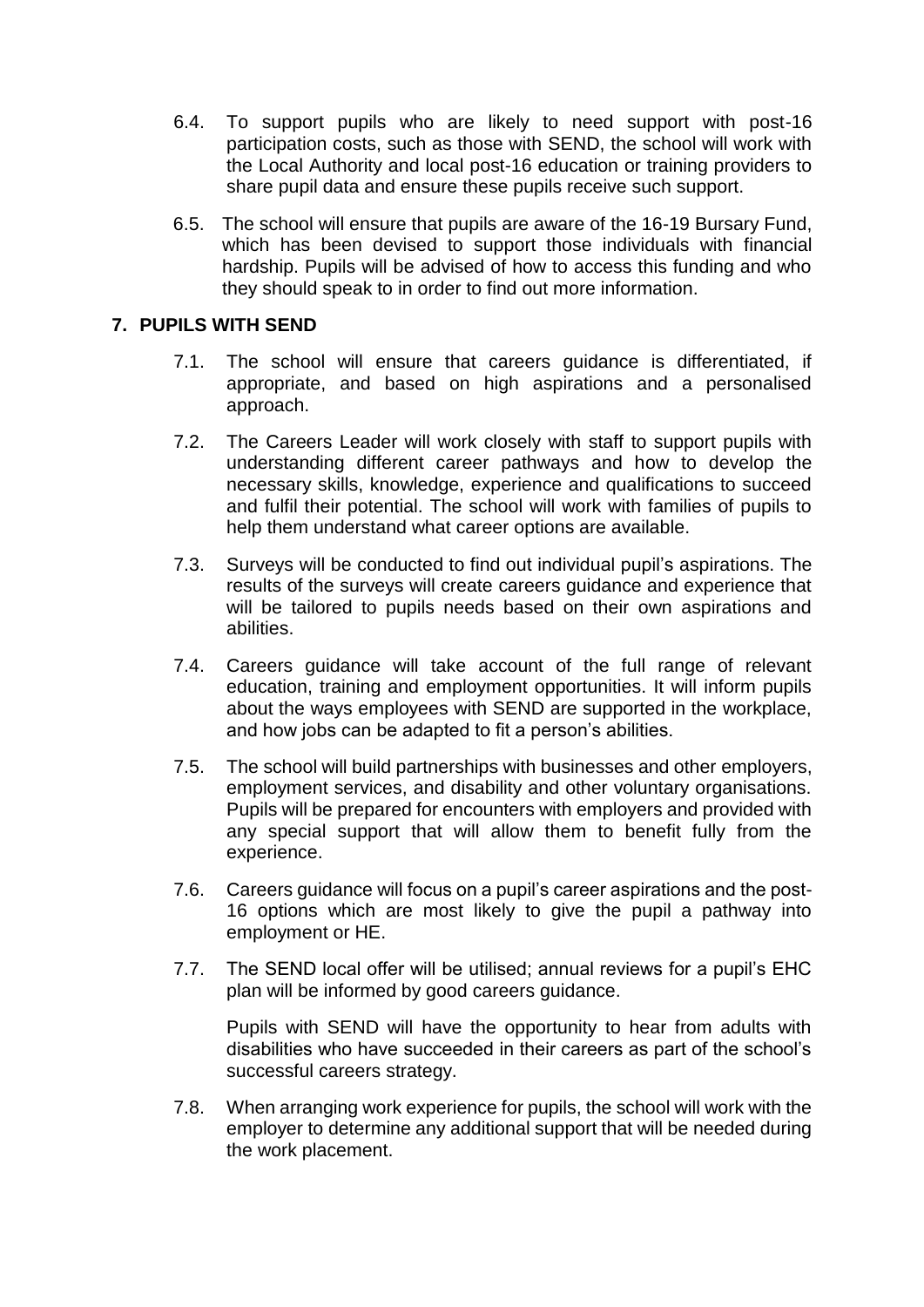#### **8. CURRICULUM**

- 8.1. The school will work to encompass careers education and guidance into subjects across the curriculum. All teachers will be asked to support the career development of young people in their role and through their subject teaching.
- 8.2. The school will ensure that every pupil is exposed to the world of work from the age of 14.
- 8.3. Pupils are expected to study the core academic subjects at GCSE, including English, Maths, Science and a range of vocational subjects.
- 8.4. Pupils will be informed that if they do not achieve a grade 4 or higher in GCSE Maths and English by the end of KS4, they will be required to continue working towards this aim as part of their 16-19 study programme.
- 8.5. The school will engage with local employers, businesses and professional networks, inviting visiting speakers, particularly alumni with whom pupils can relate to.
- 8.6. Every year, from the age of 14, pupils will participate in at least one meaningful encounter with an employer; at least one of these encounters will be with a STEM employer or workplace. These encounters will include:
	- Careers events such as careers talks, careers carousels and careers fairs.
	- Transitions skills workshops such as CV workshops and mock interviews.
	- Mentoring and e-mentoring.
	- Employer delivered employability workshops.
	- Business games and enterprise competitions.

## **9. WORK EXPERIENCE**

- 9.1. The school will ensure that all pupils have had at least 1 experience of a work place by the age of 16 and at least 2 if with us Post 16. These might include:
	- Workplace visits
	- Work experience (1-2 weeks)
	- Job shadowing
	- Career-related volunteering and social action

## **10. FURTHER EDUCATION (FE)**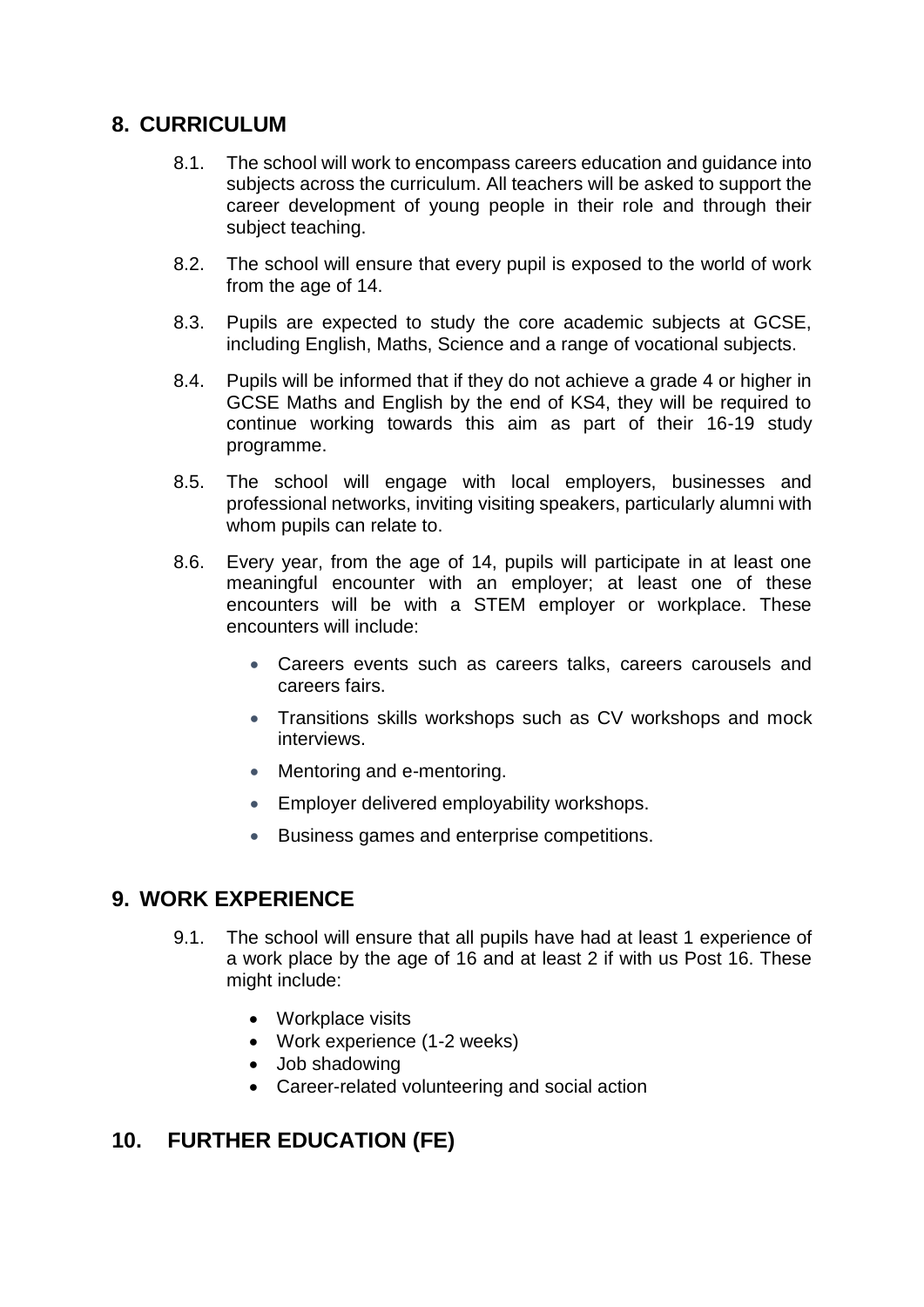- 10.1. Pupils are required to remain in education or training until their 18<sup>th</sup> birthday.
- 10.2. The school will provide pupils with a range of information and opportunities to learn about education, training and career paths throughout their school life, to prevent last minute decision-making.
- 10.3. Pupils will be encouraged to use information tools, such as websites and apps, which display information about opportunities. Education and training providers will have access to all pupils in Years 9 to 11 for the purpose of informing them about approved technical education qualifications and apprenticeships.
- 10.4. The school will ensure that there are opportunities for providers to visit the school and speak to pupils in Years 9 to 11, by maintaining connections with providers of FE and apprenticeships, and arranging regular visits, presentations and workshops.
- 10.5. A range of opportunities for visits from providers offering other options, such as FE will also be provided.
- 10.6. A policy access statement will be published on the school website and will include:
	- Any procedural requirements in relation to requests for access.
	- Grounds for granting and refusing requests for access.
	- Details of premises or facilities to be provided to a person who is given access.

#### **11. PERSONAL GUIDANCE**

- 11.1. All pupils will be provided with opportunities for personal guidance interviews with a qualified Careers Adviser. Such interviews will take place by the time the pupil reaches age 16.
- 11.2. Careers advisers will meet the professional standards outlined by the [Career Development Institute.](http://www.thecdi.net/Professional-Register-) The school will integrate personal guidance interviews within the pastoral system so that they can be followed up by the form tutors or equivalent.
- 11.3. Careers advisers working with pupils with SEND will use the outcome and aspirations in the EHC plan to focus discussions.
- 11.4. Careers advisers working with Looked After Children or care leavers will use their personal education plan to focus discussions. These pupils will have a named adviser who will build a relationship with them to better understand their individual needs.

## **12. INFORMATION SHARING**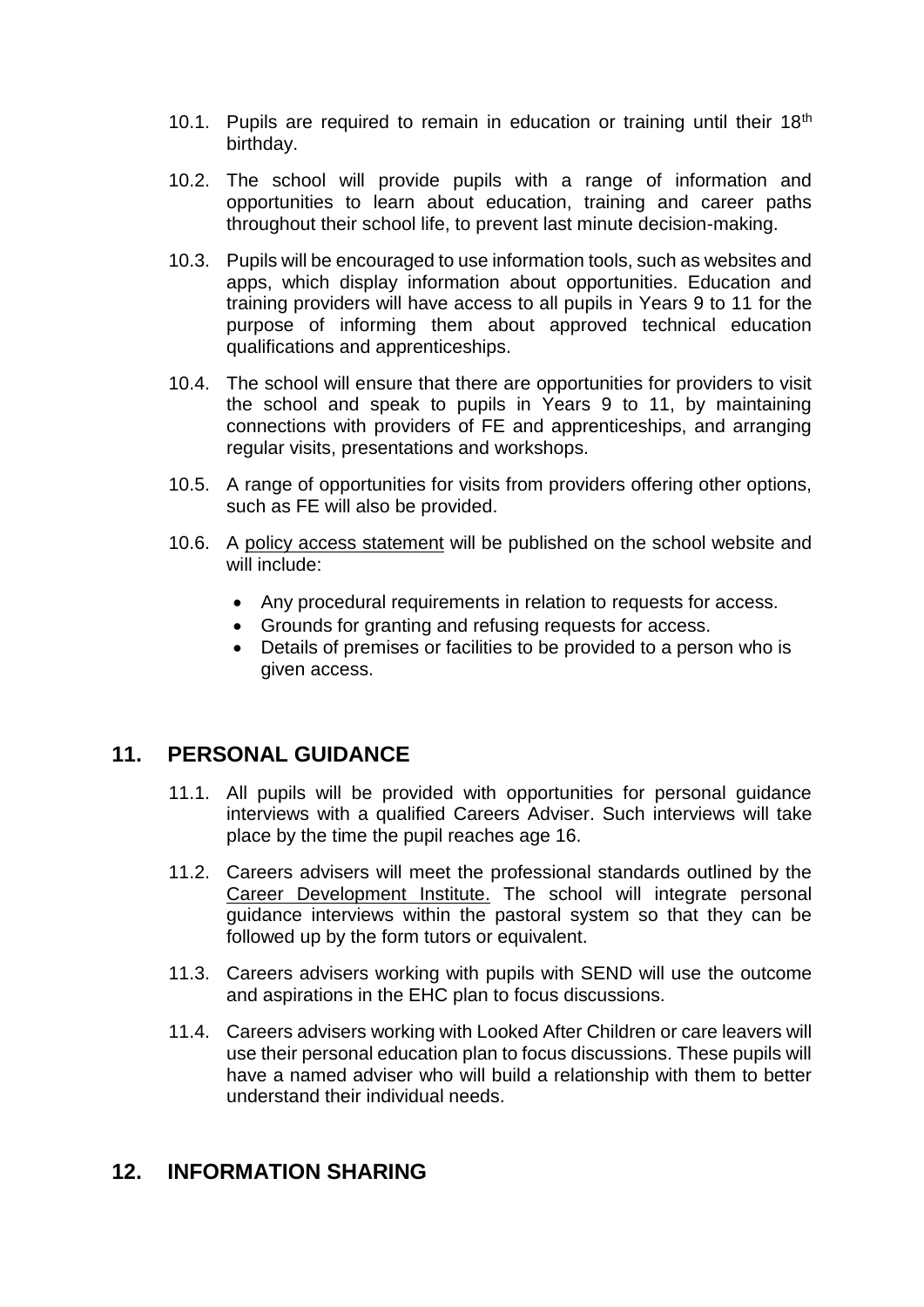- 12.1. The school will provide the relevant information about all pupils to the Local Authority support services including:
	- Basic information, such as the pupil's name or address.
	- Other information that the Local Authority requires to support the pupil to participate in education or training to track their progress.
- 12.2. The school's privacy notice will offer pupils and their parents the opportunity to ask for personal information not to be shared.
- 12.3. Local Authorities will be notified, as early as is possible, whenever a 16 or 17-year-old pupil leaves an education or training programme before completion. The school will agree on local arrangements for ensuring these duties are met.

#### **13. MONITORING AND REVIEW**

- 13.1 The board of Trustees in conjunction with the Principal and Careers Leader, will review this policy on an annual basis, taking into account the success of supporting pupils in accessing post-16 education and training.
- 13.2 The Principal will make any necessary changes to this policy, and will communicate these to all members of staff.
- 13.3 The next review date for this policy is **May 2023**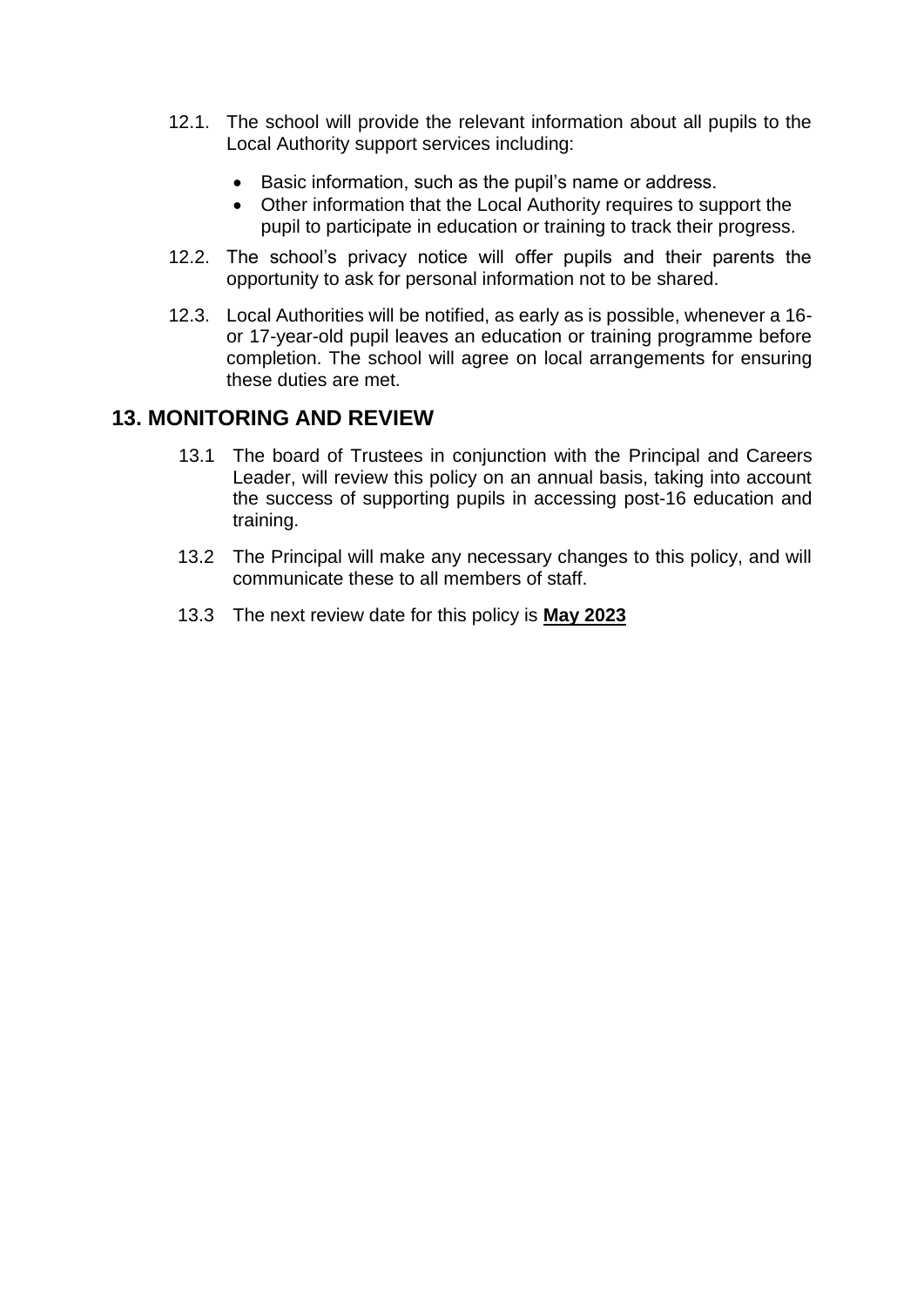# **The Ladder School Year 10 Careers Survey**

This survey is intended to help you begin thinking about your career path when you leave school. Each year, this survey information will be updated to reflect your changing perspective on your aspirations as you get closer to leaving school. This information will also serve as a guide to your teachers in deciding which classes and educational experiences you should have to help you be successful in the kind of life you want to have after secondary school.

| Name: | Date of birth: |
|-------|----------------|
|-------|----------------|

Please tick as many boxes as you wish below, and answer the relevant questions, to indicate what you would like to do following completion of your GCSEs.

## **Employment Option**

# **Further Education Option**

| $\Box$ Sixth Form                                                                                          |  |  |
|------------------------------------------------------------------------------------------------------------|--|--|
| Which Sixth form?                                                                                          |  |  |
| What would you like to study?                                                                              |  |  |
|                                                                                                            |  |  |
| What support and qualifications, if any, do you think you need to begin your chosen<br>programme of study? |  |  |
|                                                                                                            |  |  |
|                                                                                                            |  |  |

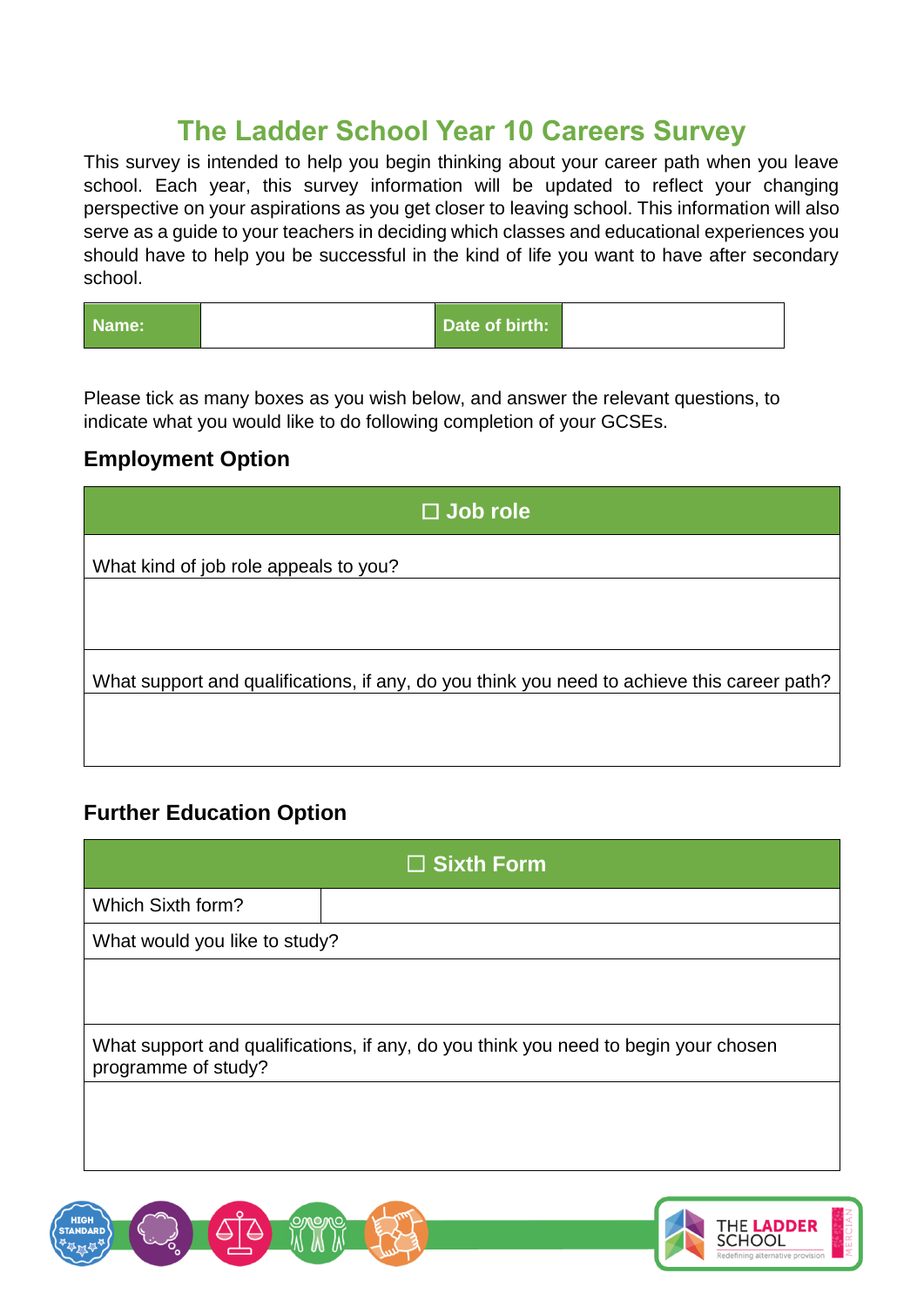| $\Box$ College                |                                                                                     |  |
|-------------------------------|-------------------------------------------------------------------------------------|--|
| Which college?                |                                                                                     |  |
| What would you like to study? |                                                                                     |  |
|                               |                                                                                     |  |
|                               |                                                                                     |  |
| programme of study?           | What support and qualifications, if any, do you think you need to begin your chosen |  |
|                               |                                                                                     |  |
|                               |                                                                                     |  |
|                               |                                                                                     |  |

# **Training Option**

| $\Box$ Apprenticeships and Traineeships                                                                |  |  |
|--------------------------------------------------------------------------------------------------------|--|--|
| Which sector?                                                                                          |  |  |
| What support and qualifications, if any, do you think you need to begin your chosen<br>apprenticeship? |  |  |
|                                                                                                        |  |  |
|                                                                                                        |  |  |

# **Armed Services**

| $\Box$ Military Services |                                                                              |  |  |
|--------------------------|------------------------------------------------------------------------------|--|--|
| Which branch?            | Navy<br><b>RAF</b><br>Army<br>$\prime$<br>$\prime$                           |  |  |
| chosen military course?  | What support and qualifications, if any, do you think you need to begin your |  |  |
| <b>Hobbies</b>           |                                                                              |  |  |



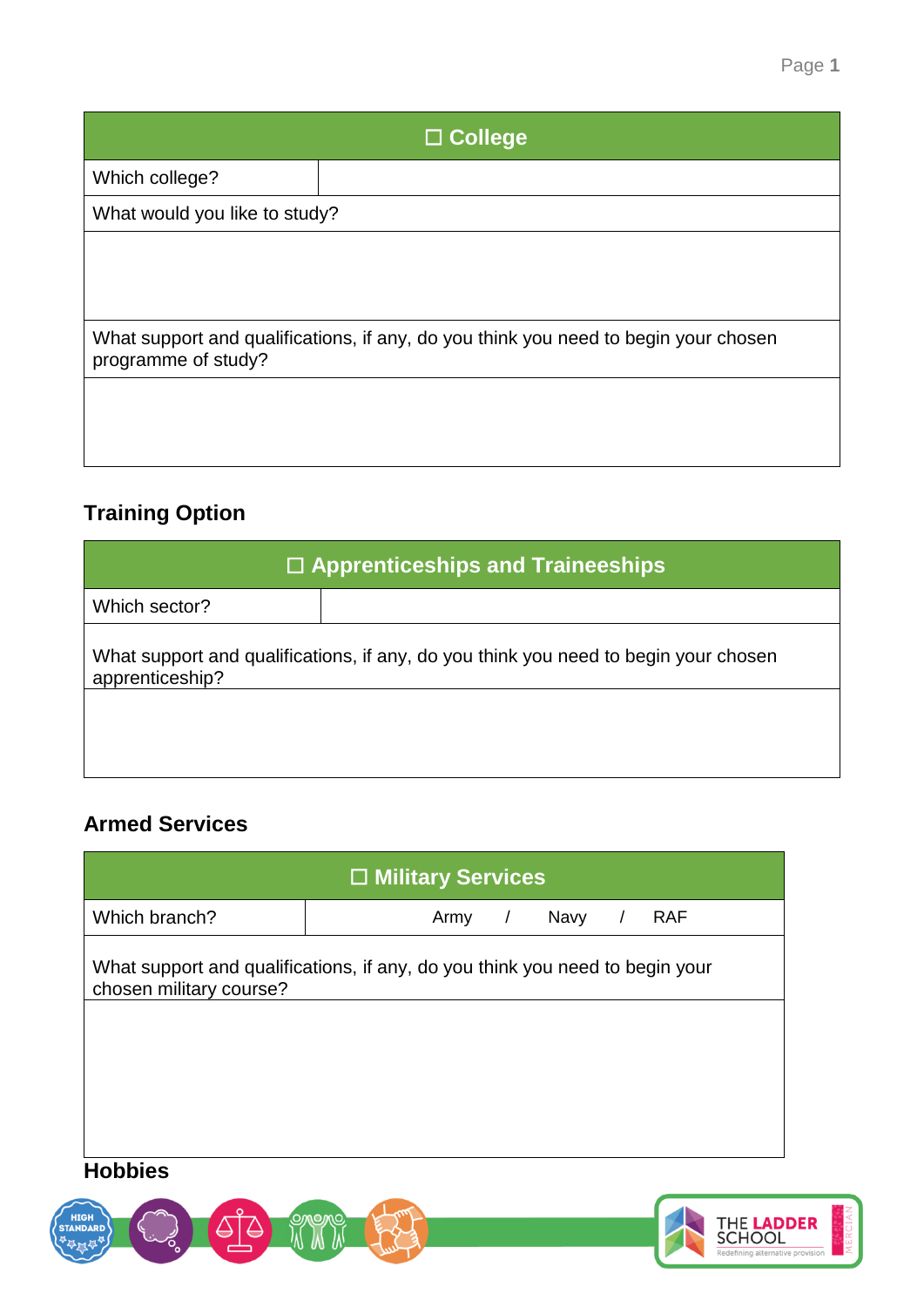**What do you enjoy doing in your spare time?**

**Do you wish to pursue a career in relation to any of these hobbies? If yes, please indicate below.**

**How could the school help you to develop your hobbies?**

# **Work Experience**

**What field of work do you want to work in?**

**What geographical area would you like to work in?**

**Can you arrange your own placement?**

**If 'yes', where will you be working?**



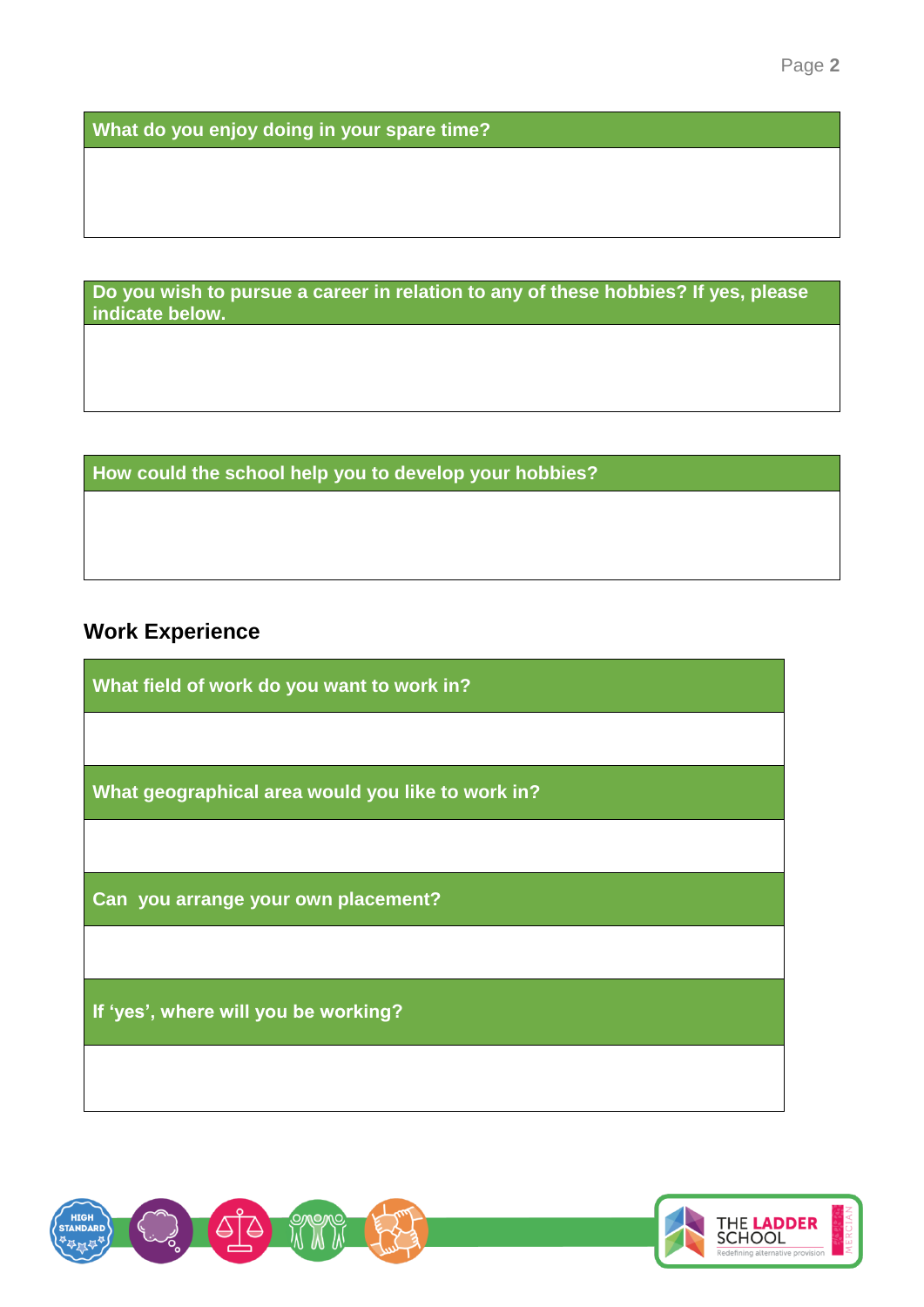# **The Ladder School Year 11 Destinations Survey**

This survey is intended to gain an insight into the career paths of pupils who have completed their time of study at The Ladder School. This survey will also support our school in providing evidence for how our current careers programme has impacted on past pupils. Please fill in the questions below and return the survey back to the school.

| Name:       | <b>Date of birth:</b> |  |
|-------------|-----------------------|--|
| Year group: | Date:                 |  |
| Address:    |                       |  |

| 1. STUDY                                                                                                |                                     |
|---------------------------------------------------------------------------------------------------------|-------------------------------------|
| Are you applying or have you applied for a place at a<br>college?<br>(If 'no' - please go to Section 2) | Yes / No                            |
| Have you been offered a place at a college?<br>(Please circle)                                          | Yes / No                            |
| Which college has offered you a place?                                                                  |                                     |
| What is the title of the course you will be studying?                                                   |                                     |
| Is the course full time?                                                                                | Yes / No                            |
| What career path do you wish to pursue with your chosen<br>programme of study?                          |                                     |
| What qualifications do you need to achieve to start the<br>course you have been offered?                | $\mathbf 1$<br>2.<br>3.<br>4.<br>5. |
| Are you confident that you will achieve the grades<br>necessary for the course?                         | Yes / No                            |
| What is your plan B if you do not achieve the grades<br>needed?                                         |                                     |

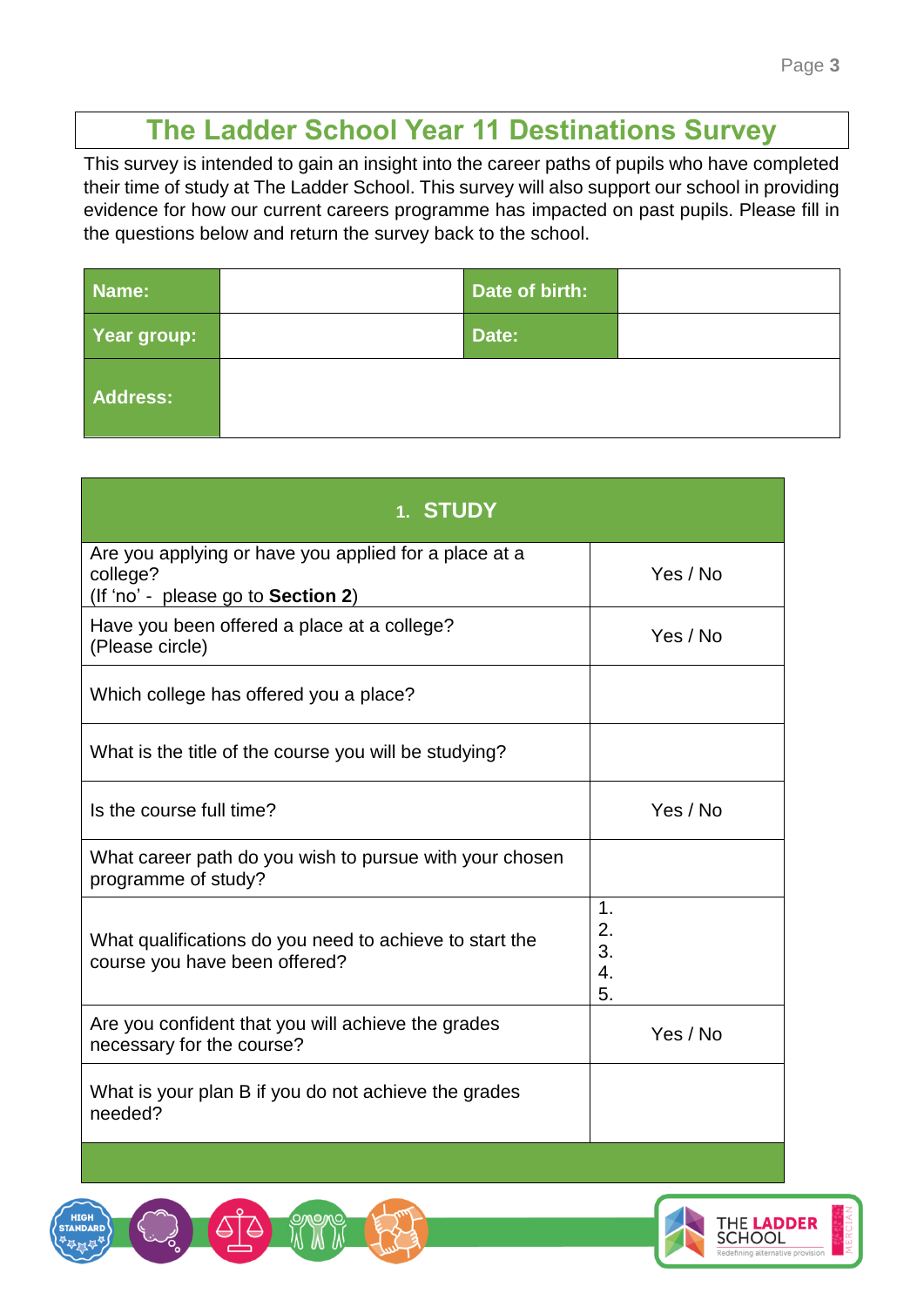| 2. EMPLOYMENT                                                                                                         |          |
|-----------------------------------------------------------------------------------------------------------------------|----------|
| Are there any job roles you wish to pursue? (Please circle)                                                           | Yes / No |
| If you answered 'yes' please give details of your desired job<br>role.<br>If you answered No, please go to Section 3. |          |
| Have you secured a job?                                                                                               | Yes / No |
| What is the job title?                                                                                                |          |
| What is your role?                                                                                                    |          |
| Is this job role what you aspired to achieve during your time<br>at our school? (Please circle)                       | Yes / No |

| 3. APPRENTICESHIP OR TRAINEESHIP                                              |          |  |
|-------------------------------------------------------------------------------|----------|--|
| Have you applied for and secured an Apprenticeship or<br>Traineeship?         | Yes / No |  |
| If yes, which provider is this with? If NO, go to Section 4                   |          |  |
| Have you secured a placement?                                                 | Yes / No |  |
| If yes, which company is this with?                                           |          |  |
| How many days per week will you spend at your placement?                      |          |  |
| How many days per week will you spend at your college /<br>training provider? |          |  |

| 4. NEET                                                                                     |              |
|---------------------------------------------------------------------------------------------|--------------|
| I am not in education, employment or training                                               | True / False |
| Please provide an email address where further support and<br>guidance might be sent to you. |              |





 $\mathsf{l}$